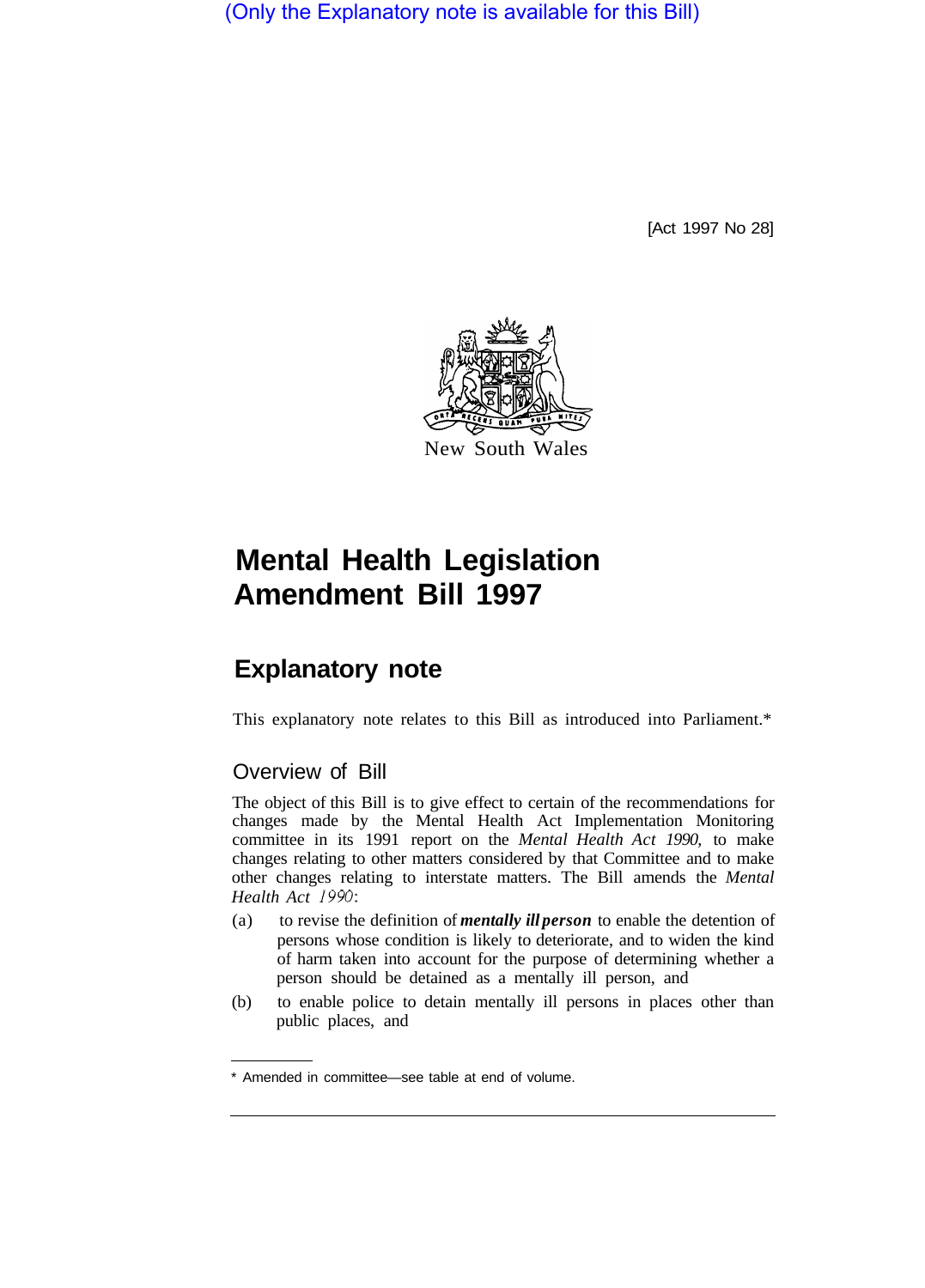Mental Health Legislation Amendment Bill 1997 [Act 1997 No 28]

Explanatory note

- to restrict the circumstances when an adjournment of a Magistrate's  $(c)$ hearing into whether a person is a mentally ill person may be granted by the Magistrate, and
- $(d)$ to restrict the circumstances in which the proposed release of forensic patients is to be referred to the Attorney General, and
- $(e)$ to remove the requirement to publish in the Gazette the revocation of the appointment of a Deputy Director or Director of a health care agency and the appointment of certain Deputy Directors, and
- to extend the maximum duration of community treatment orders from  $(f)$ 3 months to 6 months, and
- to remove provisions relating to consent to emergency electro  $(g)$ convulsive therapy, and
- $(h)$ to include additional criteria for consent to special medical treatment of patients, and
- $(i)$ to enable official visitors to be appointed to area health services rather than to be appointed in respect of particular hospitals or health care agencies and to reduce the frequency with which official visitors must visit health care agencies, and
- $(i)$ to provide for the transfer to this State, and the treatment in this State, of patients from outside the State, and
- to provide for the transfer to other States or Territories, and the  $(k)$ treatment in other States or Territories, of patients from this State, and
- $(1)$ to provide for patients living in this State to be treated under a community treatment order or similar order issued in another State or Territory and for patients living in other States or Territories to be treated in this State under community treatment orders made in this State, and
- to enable persons from another State or Territory who are liable to  $(m)$ apprehension under the mental health legislation of that State or Territory to be apprehended in this State.

The Bill also amends the Mental Health (Criminal Procedure) Act 1990 to remove the requirement for the detention in strict custody of persons found not guilty of offences by reason of mental illness.

A detailed explanation of each amendment is set out in the Bill after the amendment concerned.